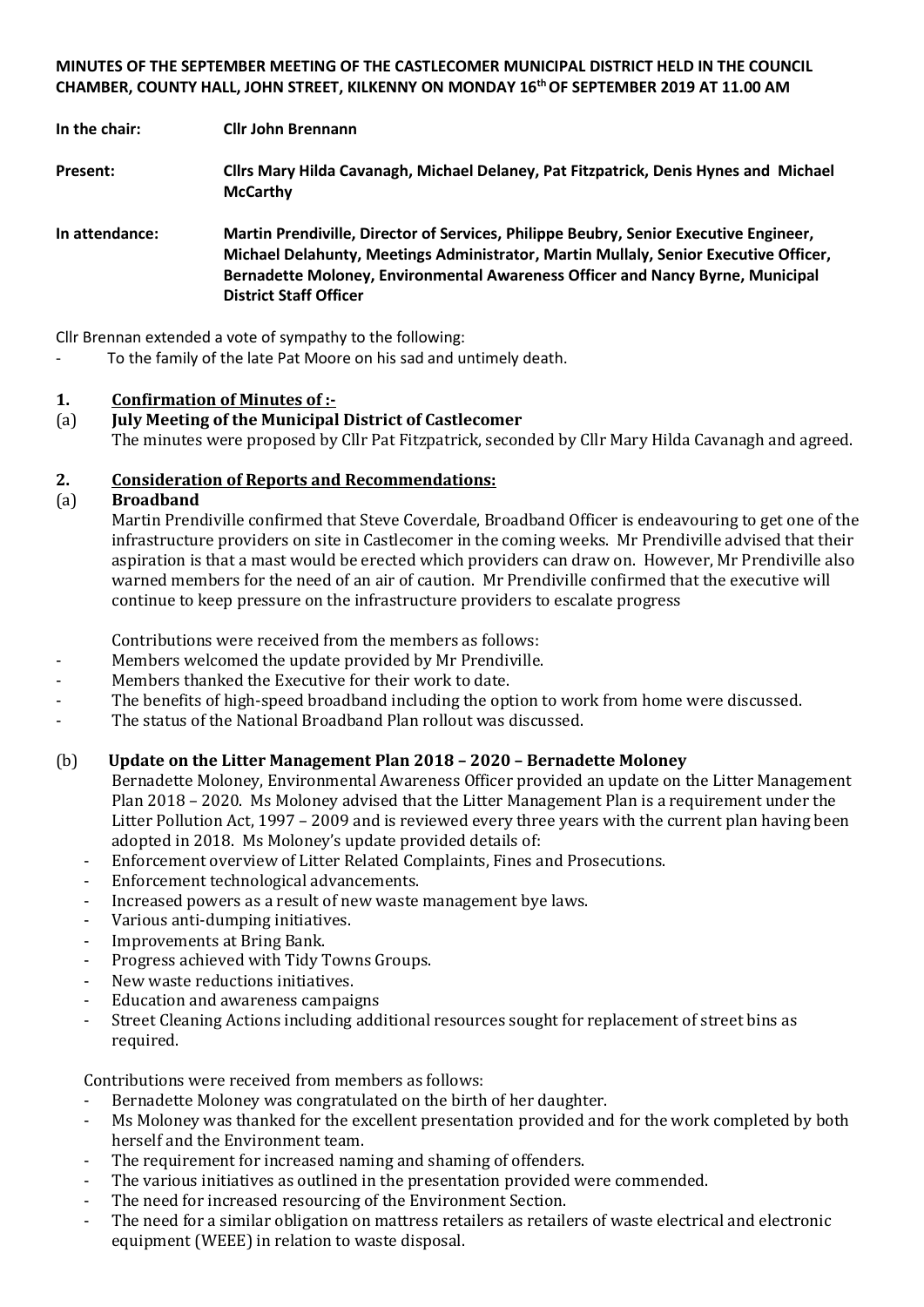- Suitability of sites alongside graveyards as a location for the provision of bring bank facilities was questioned.

A conversation ensued in relation to the process involved in naming and shaming. Bernadette Moloney advised that it is not feasible to name and shame unless the offender has been prosecuted. Ms Moloney advised that once the detail of the prosecution has been checked by the Council's solicitor a press release can be issued. Attendance of the media at prosecutions and subsequent reporting by the media was discussed and clarification was provided that the media cannot be seen to show bias in their reporting and therefore must either report on all prosecutions or none. It was agreed that details of prosecutions for the Castlecomer Municipal District Area once checked by the Council's solicitor would be brought to meetings of the Castlecomer Municipal District.

# **3. Business prescribed by Statute, Standing Orders or Resolutions of the Council for transaction at such meeting.**

- None
- **4. Other business set forth in the Notice convening the meeting. Items raised by members:**
- **(a) Cllr Mary Hilda Cavanagh**

# **(i) Safety at Gathabawn**

Philippe Beubry provided details of safety measures completed to date. Cllr Fitzpatrick supported the concerns raised by Cllr Cavanagh and highlighted the need to initiate a review of speed limits on our county roads.

## (ii) **Speed ramps at Chapelfield, Urlingford**

Philippe Beubry confirmed that he has identified 2 locations for the provision of speed ramps within the estate. Mr Beubry confirmed that if there is funding available under the discretionary fund in 2019 the works will be completed in the current year otherwise; these works will be included as a priority in the 2020 Road Works Programme.

#### **(b) Cllr Denis Hynes**

# (i) **Moneenroe Water Supply**

Cllr Hynes raised the issue of continuing incidents of water discolouration on the Moneenroe Water Scheme. Members acknowledged the investment to date on this water scheme and the improvements which ice pigging had delivered but also conceded the need for continued investment with a view to complete ice pigging on the entire water scheme.

It was proposed by Cllr Denis Hynes, seconded by Cllr John Brennan and agreed that a letter would be sent to Ervia Irish Water requesting continued investment in the Moneenroe Water Scheme to complete ice pigging on the entire Water Scheme and a time line for completion of these works would be sought.

# **5. Notices of Motion**

None

**6. Correspondence**

None

#### **7. Matters arising from minutes**

#### **(a) Church at Grangefertagh**

Cllr Cavanagh asked that preservation works on the Church at Grangefertagh be given appropriate consideration in the Council's estimates.

Martin Prendiville confirmed that the Church at Grangefertagh is registered in the Council's name. Mr Prendiville advised that an engineer from the Facilities Team will complete an assessment of the Church at Grangefertagh and he will report back to the Municipal District Meeting thereafter.

# **(b) Mary O'Brien, Old Tullaroan Road**

Cllr Cavanagh sought clarification whether a letter had issued to Mary O'Brien as requested and was advised by Nancy Byrne that a letter had been issued after the July meeting.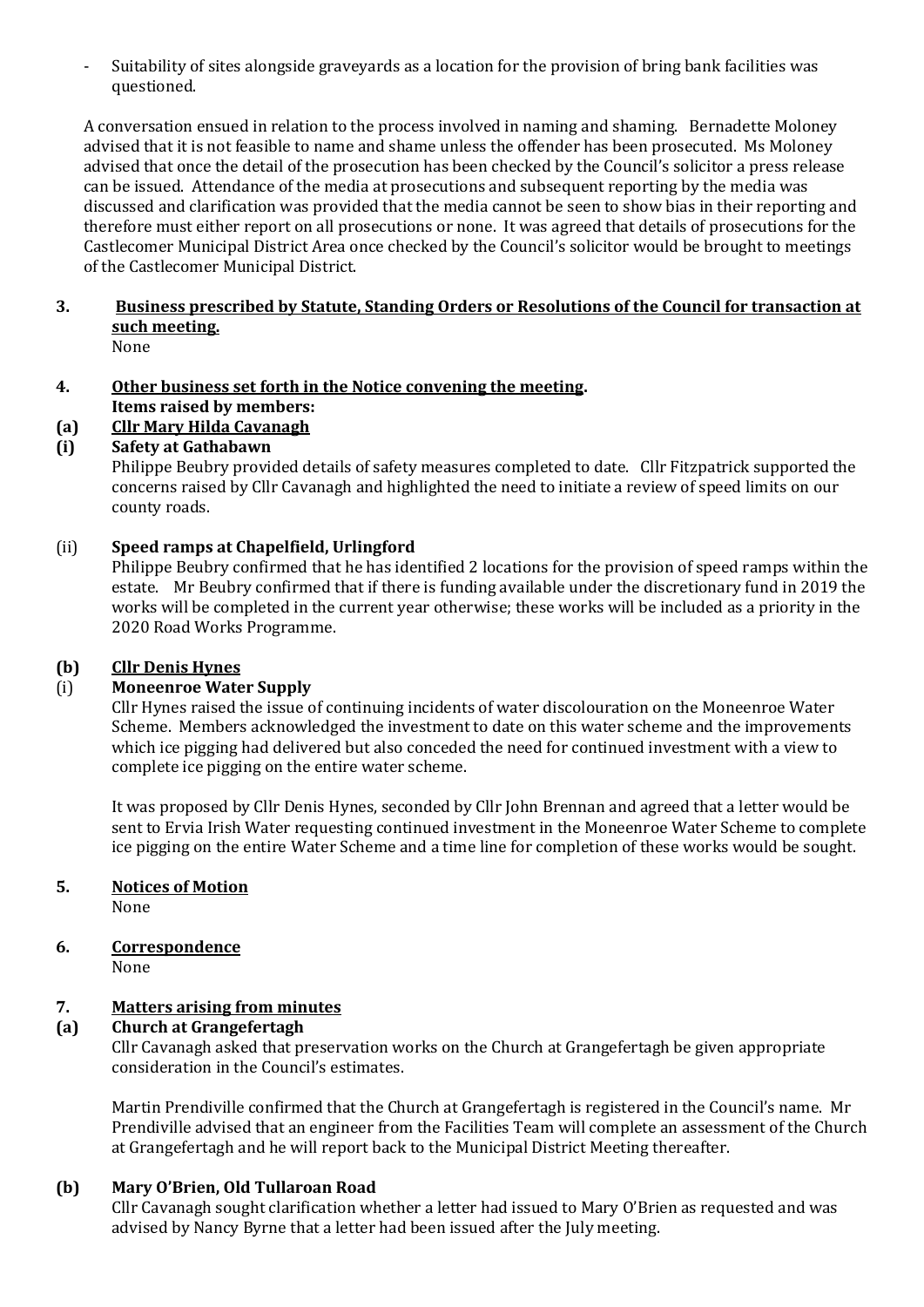# **8. Any other business**

# **(a) Safety at Old Bridge Street, Freshford**

Cllr Cavanagh sought an update in respect of a meeting requested for residents in relation to safety at Old Bridge Street, Freshford. Philippe Beubry advised that this meeting hasn't taken place yet.

## **(b) Notification of Meetings to the Media**

Cllr Cavanagh advised that the Kilkenny People had highlighted to her that they did not receive an invitation to attend the Municipal District Meetings Nancy Byrne confirmed that an invitation to attend the Municipal District meetings is sent each month to officials in both KCLR and the Kilkenny People – Nancy Byrne to investigate.

## **(c) Congratulations to Phil Hogan on his recent appointment as EU Chief Trade Negotiator.**

It was proposed by Cllr Mary Hilda Cavanagh, seconded by Cllr Michael Delaney and agreed that a letter would be issued to Phil Hogan congratulating him on his recent appointment as EU Chief Trade Negotiator.

## **(d) CLAR funding.**

Cllr Fitzpatrick expressed his disappointment at lack of CLAR funding received from the Department for stage two of works at both Crosspatrick and Muckalee. It was agreed to write to the department, express our disappointment and ask that our unsuccessful applications be considered should additional funding become available.

#### **(e) Retirement of Michael Delahunty**

Contributions were received from Cllrs Brennan, Cavanagh, Delaney, Fitzpatrick and Hynes as follows:

- Members acknowledged the respect shown to them by Michael Delahunty at all times.
- Mr Delahunty's wealth of knowledge and huge legacy was acknowledged.
- Mr Delahunty's high standard of work including his work with communities throughout Kilkenny and huge progress achieved was acknowledged.
- Mr Delahunty's great ability to negotiate during his time working in Human Resources was acknowledged.

Members concluded by thanking Mr Delahunty most sincerely for his help and support over the years and wished him good health and happiness for his retirement.

Michael Delahunty thanked the members for their good wishes. He advised that he had always had an interest in government and politics and that it had been a privilege to work in public service for 41 years. He recounted his career which started in the Custom House at that age of 18, the many agencies which he had worked in collaboration with; the various committees he'd served on; his willingness to assist and support community groups, his respect for councillors, the great teams of staff which he had worked with; highs and lows in his career; his hope that he enriched the Local Government Service for those following behind and his many cherished memories.

Martin Prendiville thanked Michael for the huge support which he had provided to him since he joined Kilkenny County Council in 2014 and acknowledged the loss which he will be to the Council. Mr Prendiville concluded by wishing Michael Delahunty good health and happiness for his retirement.

Martin Prendiville confirmed that Martin Mullally will replace Michael Delahunty as Meetings Administrator for the Castlecomer Municipal District.

#### **(f) Fix date for next meeting of the Castlecomer Municipal District**

It was proposed by Cllr Pat Fitzpatrick, seconded by Cllr Mary Hilda Cavanagh and agreed that the Castlecomer Municipal District meetings would revert from a bi monthly basis to a monthly basis with the next meeting scheduled for 21st of October 2019.

This concluded the business of the meeting.